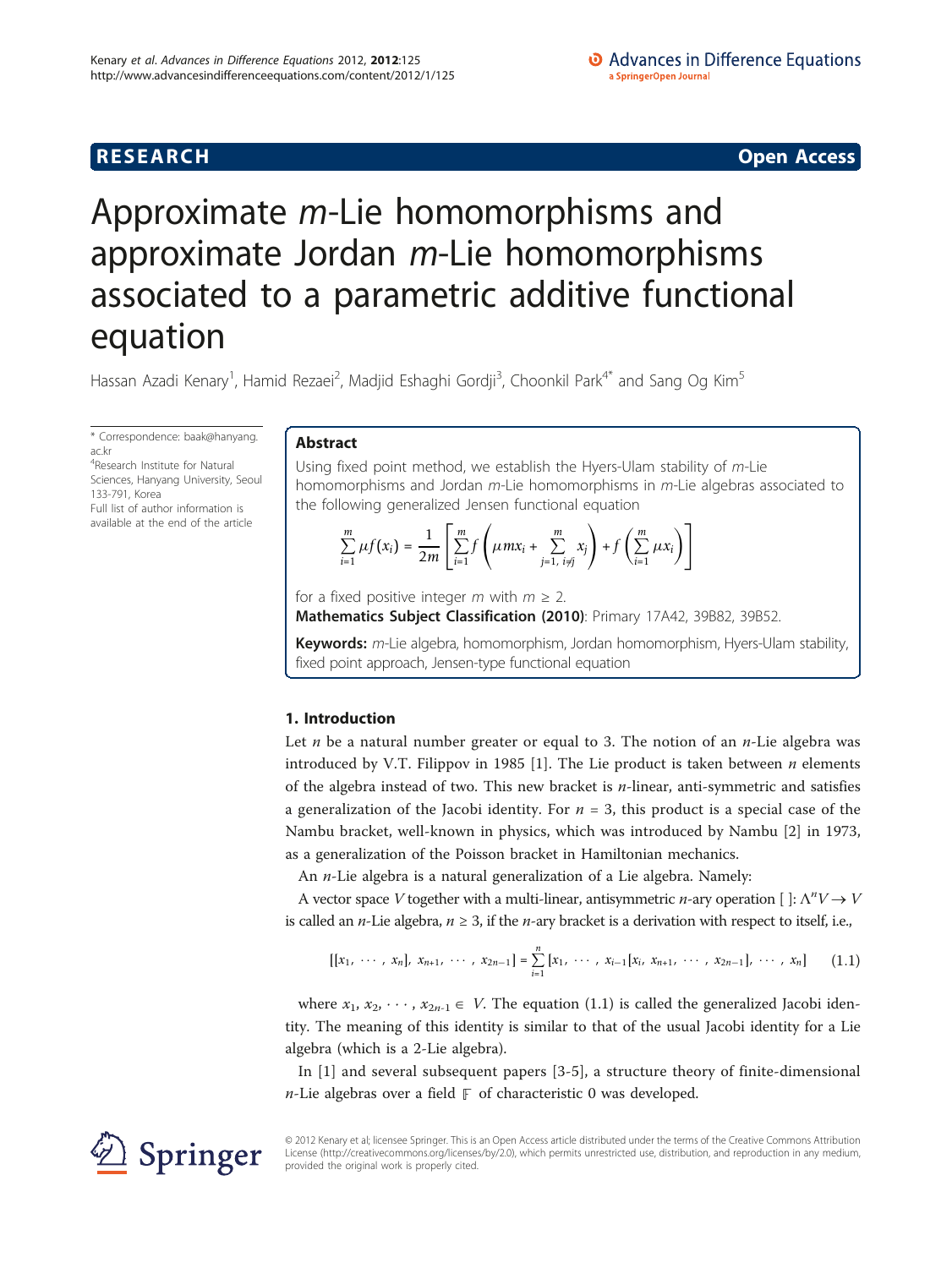$n$ -ary algebras have been considered in physics in the context of Nambu mechanics  $[2,6]$  $[2,6]$  $[2,6]$  $[2,6]$  $[2,6]$  and, recently (for  $n = 3$ ), in the search for the effective action of coincident M2-branes in M-theory initiated by the Bagger-Lambert-Gustavsson (BLG) model [[7](#page-8-0),[8](#page-8-0)] (further references on the physical applications of  $n$ -ary algebras are given in [[9](#page-8-0)]).

From now on, we only consider  $n$ -Lie algebras over the field of complex numbers. An *n*-Lie algebra *A* is a normed *n*-Lie algebra if there exists a norm  $|| \cdot ||$  on *A* such that  $||[x_1, x_2, \dots, x_n]|| \leq ||x_1|| ||x_2|| \dots ||x_n||$  for all  $x_1, x_2, \dots, x_n \in A$ . A normed *n*-Lie algebra *A* is called a Banach *n*-Lie algebra if  $(A, || ||)$  is a Banach space.

Let  $(A, [A, A]$  and  $(B, [B, B])$  be two Banach *n*-Lie algebras. A  $\mathbb C$  -linear mapping *H*:  $(A, [B, B])$  $[ ]_A) \rightarrow (B, [ ]_B)$  is called an *n*-Lie homomorphism if

$$
H([x_1x_2\cdots x_n]_A)=[H(x_1)H(x_2)\cdots H(x_n)]_B
$$

for all  $x_1, x_2, \dots, x_n \in A$ . A  $\mathbb C$  -linear mapping H:  $(A, [\ ]_A) \rightarrow (B, [\ ]_B)$  is called a Jordan  $n$ -Lie homomorphism if

 $H([xx \cdots x]_A) = [H(x)H(x) \cdots H(x)]_B$ 

for all  $x \in A$ .

The study of stability problems had been formulated by Ulam [[10](#page-8-0)] during a talk in 1940: Under what condition does there exist a homomorphism near an approximate homomorphism? In the following year, Hyers [[11](#page-8-0)] was answered affirmatively the question of Ulam for Banach spaces, which states that if  $\varepsilon > 0$  and  $f: X \to Y$  is a mapping with  $X$  a normed space and  $Y$  a Banach spaces such that

$$
||f(x+y)-f(x)-f(y)|| \le \varepsilon \tag{1.2}
$$

for all  $x, y \in X$ , then there exists a unique additive map  $T: X \rightarrow Y$  such that

$$
\|f(x)-T(x)\|\leq \varepsilon
$$

for all  $x \in X$ . A generalized version of the theorem of Hyers for approximately linear mappings was presented by Rassias [\[12](#page-8-0)] in 1978 by considering the case when inequality (1.2) is unbounded.

In 2003, Cădariu and Radu applied the fixed point method to the investigation of the Jensen functional equation [\[13](#page-8-0)] (see also [\[14-16](#page-8-0)]). They could present a short and a simple proof (different of the "direct method ", initiated by Hyers in 1941) for the Hyers-Ulam stability of Jensen functional equation [[13\]](#page-8-0) and for quadratic functional equation [\[14](#page-8-0)].

Park and Rassias [[17](#page-8-0)] proved the stability of homomorphisms in  $C^*$ -algebras and Lie  $C^*$ algebras and also of derivations on  $C^*$ -algebras and Lie  $C^*$ -algebras for the Jensen-type functional equation

$$
\mu f\left(\frac{x+y}{2}\right) + \mu f\left(\frac{x-y}{2}\right) - f(\mu x) = 0
$$

for all  $\mu \in \mathbb{T}^1 := {\lambda \in \mathbb{C} : |\lambda| = 1}.$ 

In this paper, by using fixed point method, we establish the Hyers-Ulam stability of  $n$ -Lie homomorphisms and Jordan  $n$ -Lie homomorphisms in  $n$ -Lie Banach algebras associated to the following generalized Jensen-type functional equation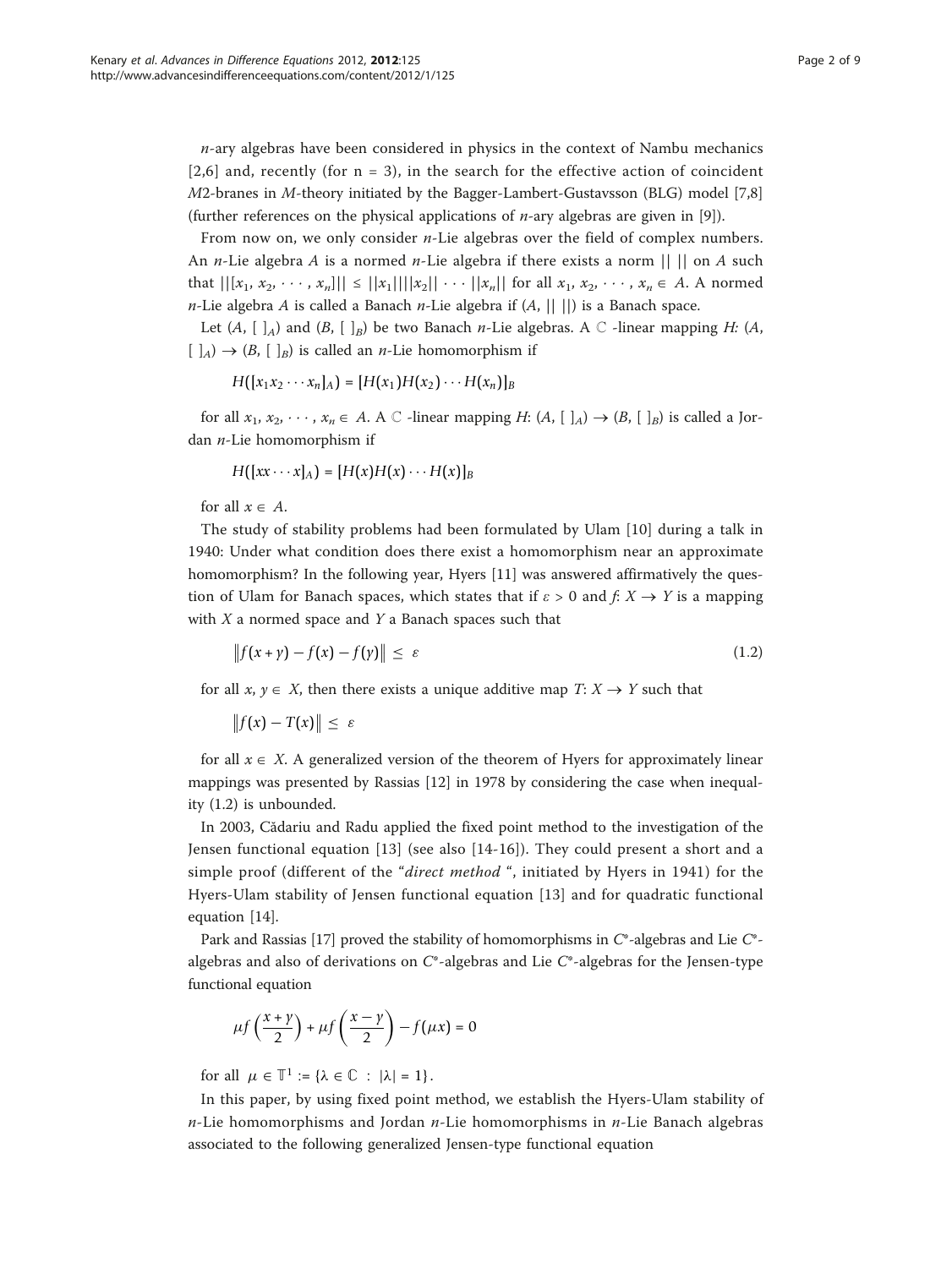$$
\sum_{i=1}^{m} \mu f(x_i) - \frac{1}{2m} \left[ \sum_{i=1}^{m} f\left( \mu m x_i + \sum_{j=1, i \neq j}^{m} \mu x_j \right) + f\left( \sum_{i=1}^{m} \mu x_i \right) \right] = 0
$$

for all

$$
\mu \in \mathbb{T}^1_{\frac{1}{n_o}} := \left\{ e^{i\theta} : 0 \leq \theta \leq \frac{2\pi}{n_o} \right\} \cup \{1\},\
$$

where  $m \geq 2$ .

Throughout this paper, assume that  $(A, [ ]_A)$  and  $(B, [ ]_B)$  are two *m*-Lie Banach algebras.

### 2. Main results

Before proceeding to the main results, we recall a fundamental result in fixed point theory.

**Theorem 2.1.** [[18\]](#page-8-0)Let  $(\Omega, d)$  be a complete generalized metric space and T:  $\Omega \to \Omega$ be a strictly contractive function with Lipschitz constant L. Then for each given  $x \in \Omega$ , either

$$
d(T^m x, T^{m+1} x) = \infty \text{ for all } m \ge 0,
$$

or other exists a natural number  $m_0$  such that

- d  $(T^m x, T^{m+1} x) \ll \infty$  for all  $m \geq m_0$ ;
- the sequence  $\{T^{m}x\}$  is convergent to a fixed point  $y^*$  of T;
- $y^*$  is the unique fixed point of T in  $\Lambda = \{y \in \Omega : d(T^{m0} x, y) < \infty \};$
- $d(y, y^*) \leq \frac{1}{1-L} d(y, Ty)$  for all  $y \in \Lambda$ .

**Theorem 2.2.** Let V and W be real vector spaces. A mapping  $f: V \rightarrow W$  satisfies the following functional equation

$$
\sum_{i=1}^{m} f(x_i) = \frac{1}{2m} \left[ \sum_{i=1}^{m} f\left(mx_i + \sum_{j=1, i \neq j}^{m} x_j\right) + f\left(\sum_{i=1}^{m} x_i\right) \right]
$$

if and only  $ff$  is additive.

*Proof.* It is easy to prove the theorem.  $\Box$ 

We start our work with the main theorem of the our paper.

**Theorem 2.3.** Let  $n_0 \in \mathbb{N}$  be a fixed positive integer. Let f: A  $\rightarrow$  B be a mapping for which there exists a function  $\varphi: A^m \to [0, \infty)$  such that

$$
\left\| \mu \sum_{i=1}^{m} \mu f(x_i) - \frac{1}{2m} \left[ \sum_{i=1}^{m} f\left( \mu m x_i + \sum_{j=1, i \neq j}^{m} \mu x_j \right) + f\left( \sum_{i=1}^{m} \mu x_i \right) \right] \right\|
$$
\n
$$
\leq \varphi(x_1, x_2, \cdots, x_m),
$$
\n(2.1)

$$
\| f([x_1x_2\cdots x_n]_A) - [f(x_1)f(x_2)\cdots f(x_m)]_B \| \leq \varphi(x_1, x_2, \cdots, x_m)
$$
 (2.2)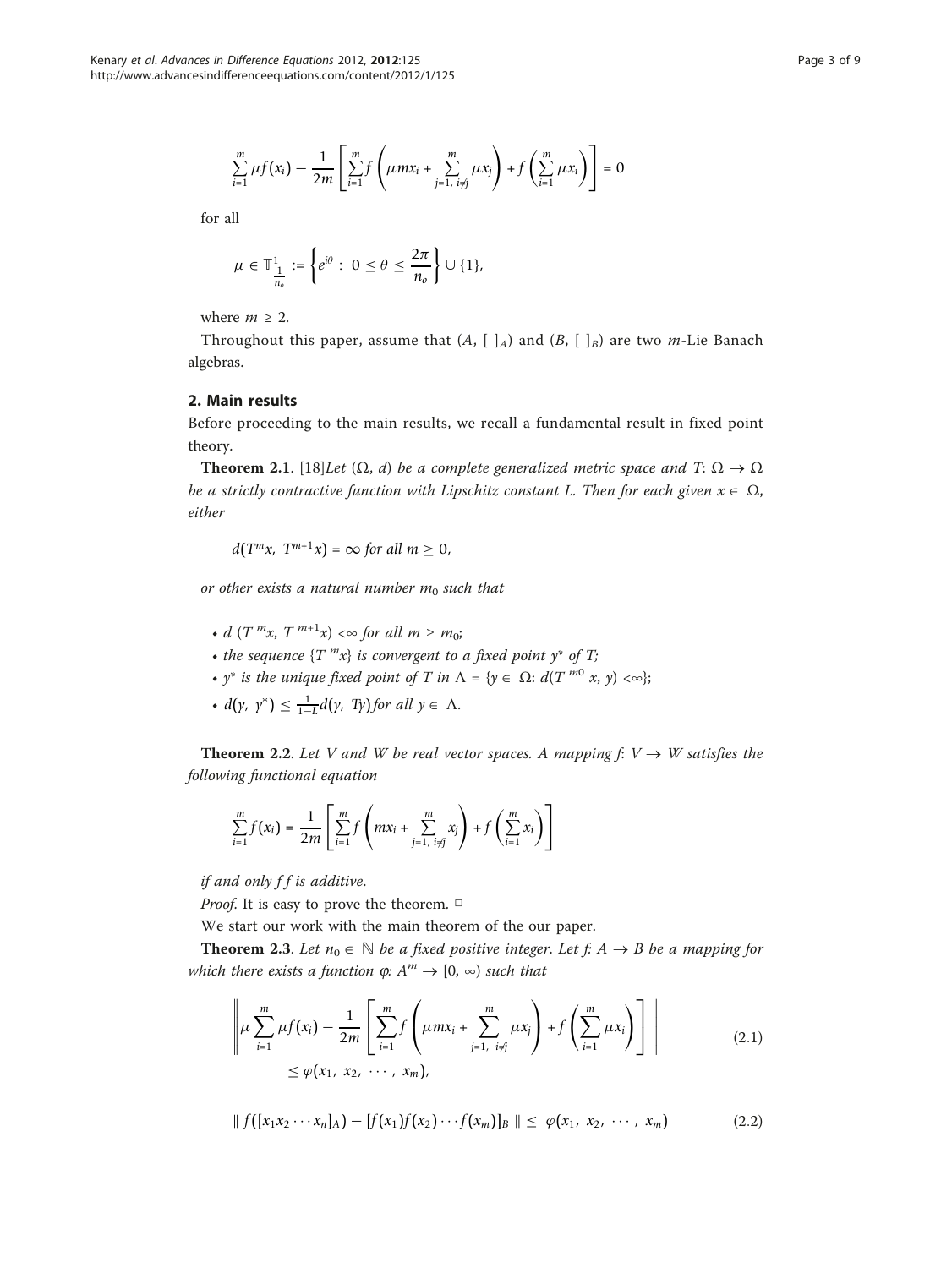for all 
$$
\mu \in \mathbb{T}_{\frac{1}{n_0}}^1
$$
 and all  $x_1, \dots, x_m \in A$ . If there exists an  $L < 1$  such that

$$
\varphi(x_1, x_2, \cdots, x_m) \le mL\varphi\left(\frac{x_1}{m}, \frac{x_2}{m}, \cdots, \frac{x_m}{m}\right) \tag{2.3}
$$

for all  $x_1, \dots, x_m \in A$ , then there exists a unique m-Lie homomorphism H: A  $\rightarrow$  B such that

$$
||f(x) - H(x)|| \leq \frac{\varphi(x, 0, 0, \cdots, 0)}{m - mL}
$$
\n(2.4)

for all  $x \in A$ .

*Proof.* Let  $\Omega$  be the set of all functions from A into B and let

$$
d(g, h) := \inf \{ C \in \mathbb{R}^+ : ||g(x) - h(x)||_B \leq C \phi(x, 0, \cdots, 0), \ \forall x \in A \}.
$$

It is easy to show that  $(\Omega, d)$  is a generalized complete metric space [[19\]](#page-8-0). Now we define the mapping  $J: \Omega \to \Omega$  by

$$
J(h)(x) = \frac{1}{m}h(mx)
$$

for all  $x \in A$ .

Note that for all  $g, h \in \Omega$ ,

$$
d(g, h) < C \Rightarrow \| g(x) - h(x) \| \leq C\phi(x, 0, \cdots, 0)
$$
\n
$$
\Rightarrow \left\| \frac{1}{m} g(mx) - \frac{1}{m} h(mx) \right\| \leq \frac{C\phi(mx, 0, \cdots, 0)}{|m|^\ell}
$$
\n
$$
\Rightarrow \left\| \frac{1}{m} g(mx) - \frac{1}{m} h(mx) \right\| \leq L C\phi(x, 0, \cdots, 0)
$$
\n
$$
\Rightarrow d(J(g), J(h)) \leq L C
$$

for all  $x \in A$ . Hence we see that

 $d(J(g), J(h)) \leq Ld(g, h)$ 

for all *g*,  $h \in \Omega$ . It follows from (2.3) that

$$
\lim_{k \to \infty} \frac{\varphi(m^k x_1, m^k x_2, \cdots, m^k x_m)}{m^k} \leq \lim_{k \to \infty} L^k \varphi(x_1, \cdots, x_m) = 0 \tag{2.5}
$$

for all  $x_1, \dots, x_m \in A$ . Putting  $\mu = 1$ ,  $x_1 = x$  and  $x_j = 0$   $(j = 2, \dots, n)$  in (2.1), we obtain

$$
\left\|\frac{f(mx)}{m}-f(x)\right\|\leq \frac{\varphi(x,0,\cdots,0)}{m}
$$

for all  $x \in A$ . Therefore,

$$
d(f, J(f)) \le \frac{1}{m} < \infty. \tag{2.6}
$$

By Theorem 2.1, *J* has a unique fixed point in the set  $X_1$ : = { $h \in \Omega$ :  $d(f, h) < \infty$ }. Let  $H$  be the fixed point of  $J$ .  $H$  is the unique mapping with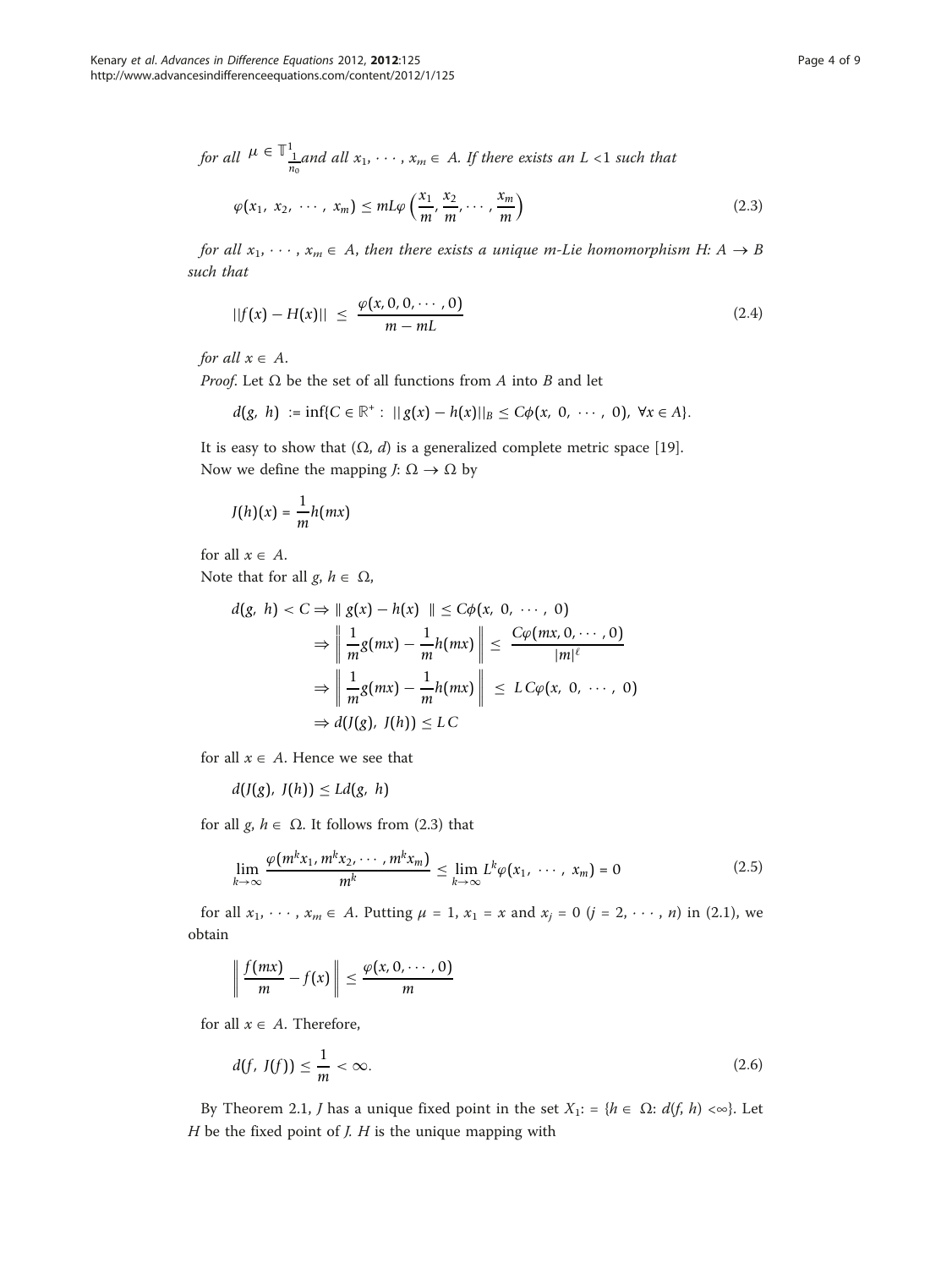## $H(mx) = mH(x)$

such that there exists  $C \in (0, \infty)$  satisfying

$$
\parallel f(x)-H(x)\parallel \leq C\varphi(x, 0, \cdots, 0)
$$

for all  $x \in A$ . On the other hand, we have  $\lim_{k \to \infty} d(J^k(f), H) = 0$  and so

$$
\lim_{k \to \infty} \frac{1}{m^k} f(m^k x) = H(x) \tag{2.7}
$$

for all  $x \in A$ . By Theorem 2.1, we have

$$
d(f, H) \le \frac{1}{1 - L} d(f, J(f)).
$$
\n(2.8)

It follows from (2.6) and (2.8) that

$$
d(f, H) \leq \frac{1}{m - mL}.
$$

This implies the inequality (2.4). By (2.2), we have

$$
\|H([x_1x_2\cdots x_m]_A) - [H(x_1)H(x_2)H(x_3)\cdots H(x_m)]_B\|
$$
  
= 
$$
\lim_{k\to\infty}\left\|\frac{H([m^kx_1m^kx_2\cdots m^kx_m]_A)}{m^{mk}} - \frac{([H(m^kx_1)H(m^kx_2)H(m^kx_3)\cdots H(m^kx_m)]_B)}{m^{mk}}\right\|
$$
  

$$
\leq \lim_{m\to\infty}\frac{\varphi(m^kx_1,m^kx_2\cdots,m^kx_m)}{m^{mk}} = 0
$$

for all  $x_1, \dots, x_m \in A$ . Hence

$$
H([x_1x_2\cdots x_m]_A)=[H(x_1)H(x_2)H(x_3)\cdots H(x_m)]_B
$$

for all  $x_1, \cdots, x_m \in A$ .

On the other hand, it follows from (2.1), (2.5) and (2.7) that

$$
\left\| \sum_{i=1}^{m} H(x_i) - \frac{1}{2m} \left[ \sum_{i=1}^{m} H\left( mx_i + \sum_{j=1, i \neq j}^{m} x_j \right) + H \left( \sum_{i=1}^{m} x_i \right) \right] \right\|_{B}
$$
  
\n
$$
= \lim_{k \to \infty} \frac{1}{m^k} \left\| \sum_{i=1}^{m} f(m^k x_i) - \frac{1}{2m} \left[ \sum_{i=1}^{m} f\left( m^{k+1} x_i + \sum_{j=1, i \neq j}^{m} m^k x_j \right) + f \left( \sum_{i=1}^{m} m^k x_i \right) \right] \right\|
$$
  
\n
$$
\leq \lim_{m \to \infty} \frac{\varphi(m^k x_1, m^k x_2, \dots, m^k x_m)}{m^k} = 0
$$

for all  $x_1, \cdots, x_m \in A$ . Then

$$
\sum_{i=1}^{m} H(x_i) = \frac{1}{2m} \left[ \sum_{i=1}^{m} H\left(mx_i + \sum_{j=1, i \neq j}^{m} x_j\right) + H\left(\sum_{i=1}^{m} x_i\right) \right]
$$

for all  $x_1, \dots, x_m \in A$ . So by Theorem 2.1, H is additive. Letting  $x_i = x$  for all  $i = 1$ , 2,  $\cdots$ , *n* in (2.1), we obtain

$$
\parallel \mu f(x) - f(\mu x) \parallel \leq \varphi(x, x, \cdots, x)
$$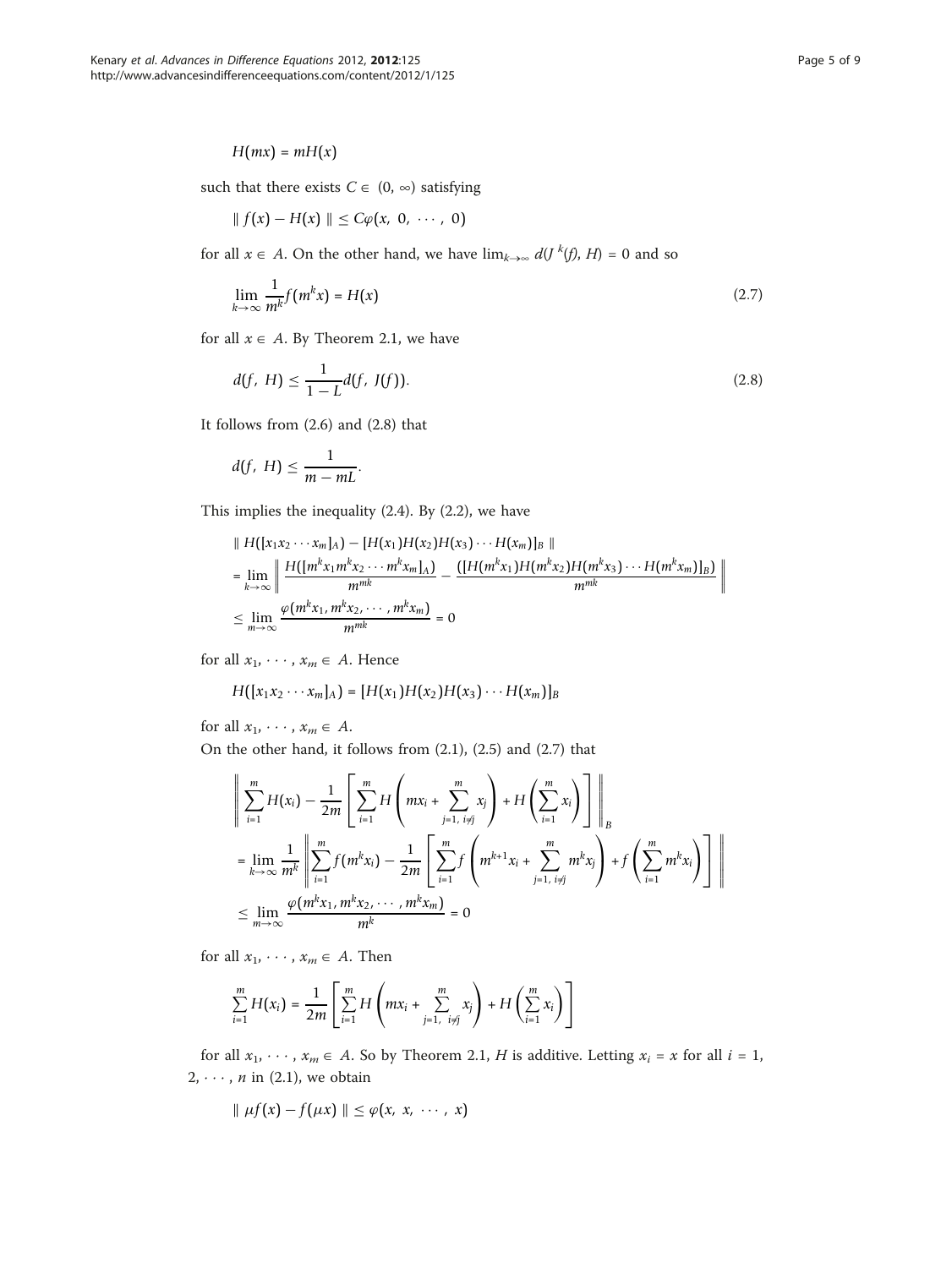for all  $x \in A$ . It follows that

$$
\| H(\mu x) - \mu H(x) \| = \lim_{k \to \infty} \frac{\| f(\mu m^k x) - \mu f(m^k x) \|}{m^k}
$$
  

$$
\leq \lim_{k \to \infty} \frac{\varphi(m^k x, m^k x, \dots, m^k x)}{m^k} = 0
$$

for all  $\mu \in \mathbb{T}_{\frac{1}{n_0}}^1$  and all  $x \in A$ . One can show that the mapping  $H: A \to B$  is  $\mathbb C$ 

-linear.

Hence  $H: A \rightarrow B$  is an *m*-Lie homomorphism satisfying (2.4), as desired. □

**Corollary 2.4.** Let  $\theta$  and  $p$  be nonnegative real numbers such that  $p < 1$ . Suppose that a mapping  $f: A \rightarrow B$  satisfies

$$
\left\| \mu \sum_{i=1}^{m} \mu f(x_i) - \frac{1}{2m} \left[ \sum_{i=1}^{m} f\left( \mu m x_i + \sum_{j=1, i \neq j}^{m} \mu x_j \right) + f\left( \sum_{i=1}^{m} \mu x_i \right) \right] \right\| \leq \theta \sum_{i=1}^{m} (\|x_i\|^p), \quad (2.9)
$$

$$
\| f([x_1x_2\cdots x_n]_A) - [f(x_1)f(x_2)\cdots f(x_m)]_B \| \leq \theta \sum_{i=1}^m (\|x_i\|^p) \tag{2.10}
$$

for all  $\mu \in \mathbb{I}_{\frac{1}{n_0}}^{1}$  and all  $x_1, \cdots, x_m \in A$ . Then there exists a unique m-Lie homomorphism H:  $A \rightarrow B$  such that

$$
\| f(x) - H(x) \| \le \frac{\theta \| x \|^p}{(m - m^p)}
$$
\n(2.11)

for all  $x \in A$ .

*Proof.* Putting  $\varphi(x_1, x_2, \dots, x_m) := \theta \sum_{i=1}^m (||x_i||^p)$  for all  $x_1, \dots, x_n \in A$  and letting  $L = m^{p-1}$  in Theorem 2.3, we obtain (2.11). □

Similarly, we have the following and we will omit the proof.

**Theorem 2.5.** Let  $f: A \rightarrow B$  be a mapping for which there exists a function  $\phi: A^m \rightarrow$ [0,  $\infty$ ) satisfying (2.1) and (2.2). If there exists an L <1 such that

$$
\varphi\left(\frac{x_1}{m},\frac{x_2}{m},\cdots,\frac{x_m}{m}\right)\leq \frac{L}{m}\varphi(x_1,x_2,\cdots,x_m)
$$

for all  $x_1, \dots, x_m \in A$ , then there exists a unique m-Lie homomorphism H:  $A \rightarrow B$ such that

$$
\|f(x)-H(x)\| \leq \frac{L\varphi(x,0,0,\cdots,0)}{m-mL}
$$

for all  $x \in A$ .

**Corollary 2.6.** Let  $\theta$  and  $p$  be nonnegative real numbers such that  $p > 1$ . Suppose that a mapping f:  $A \rightarrow B$  satisfies (2.9) and (2.10). Then there exists a unique m-Lie homomorphism H:  $A \rightarrow B$  such that

$$
\|f(x) - H(x)\| \le \frac{m\theta \, \|x\|^p}{m^{p+1} - m^2} \tag{2.12}
$$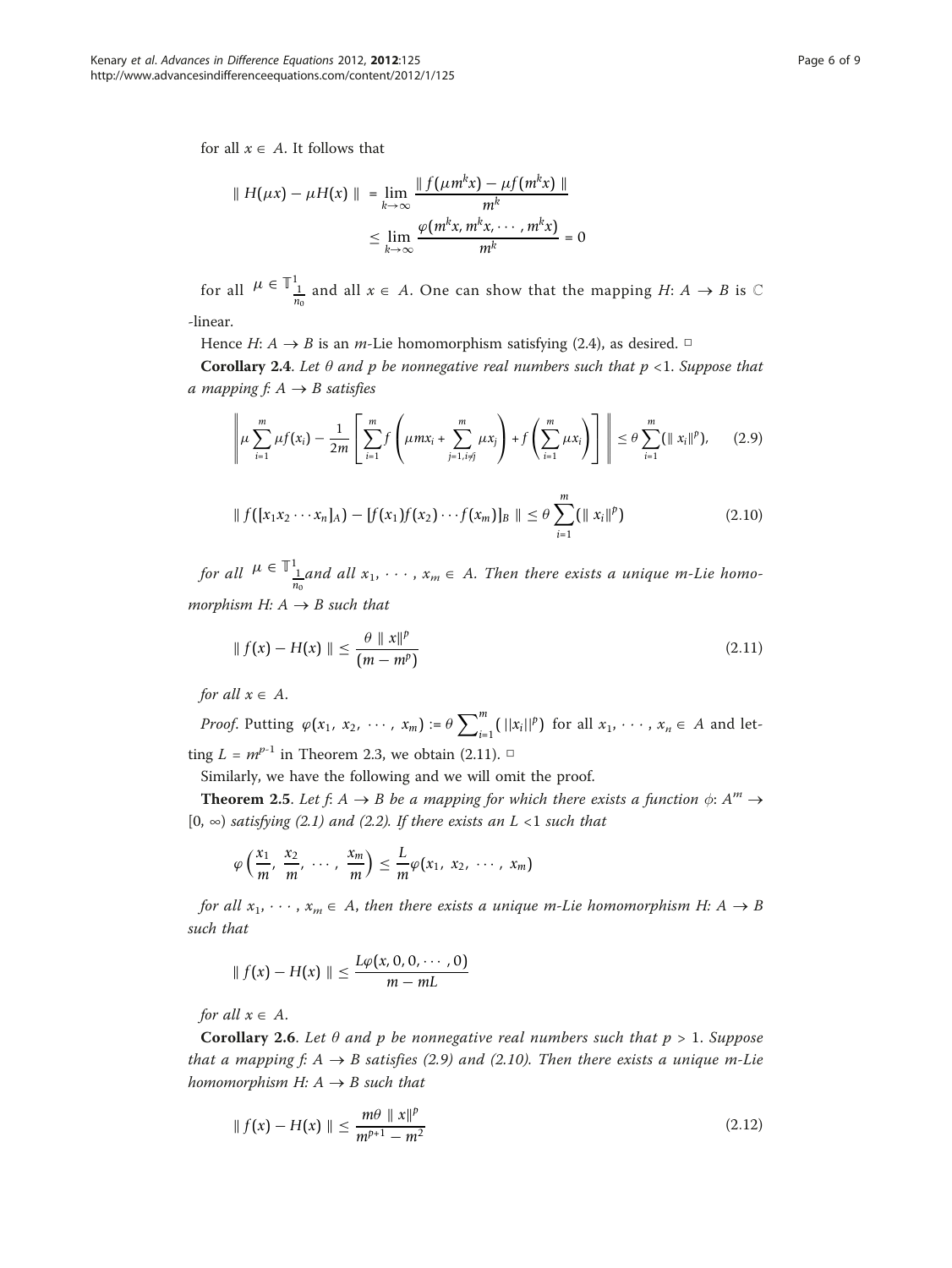## for all  $x \in A$ .

*Proof.* Putting  $\varphi(x_1, x_2, \dots, x_m) := \theta \sum_{i=1}^m (||x_i||^p)$  for all  $x_1, \dots, x_n \in A$  and letting  $L = m^{1-p}$  in Theorem 2.5, we obtain (2.12).  $\Box$ 

**Theorem 2.7.** Let  $n_0 \in \mathbb{N}$  be a fixed positive integer. Let f: A  $\rightarrow$  B be a mapping for which there exists a function  $\phi: A^n \to [0, \infty)$  such that

$$
\left\| \mu \sum_{i=1}^{m} \mu f(x_i) - \frac{1}{2m} \left[ \sum_{i=1}^{m} f \left( \mu m x_i + \sum_{j=1, i \neq j}^{m} \mu x_j \right) + f \left( \sum_{i=1}^{m} \mu x_i \right) \right] \right\|
$$
\n
$$
\leq \varphi(x_1, x_2, \cdots, x_m),
$$
\n(2.13)

$$
|| f([xx \cdots x]_A) - [f(x)f(x) \cdots f(x)]_B || \le \varphi(x, x, \cdots, x)
$$
 (2.14)

for all  $\mu \in \mathbb{T}_{\frac{1}{n_0}}^1$  and all  $x_1, \dots, x_m \in A$ . If there exists an  $L < 1$  such that

$$
\varphi(x_1, x_2, \cdots, x_m) \leq mL\varphi\left(\frac{x_1}{m}, \frac{x_2}{m}, \cdots, \frac{x_m}{m}\right)
$$

for all  $x_1, \dots, x_m \in A$ , then there exists a unique Jordan m-Lie homomorphism H: A  $\rightarrow$  B such that

$$
\| f(x) - H(x) \| \le \frac{\varphi(x, 0, \cdots, 0)}{m - mL}
$$
 (2.15)

for all  $x \in A$ .

Proof. By the same reasoning as in the proof of Theorem 2.3, we can define the mapping

$$
H(x) = \lim_{k \to \infty} \frac{1}{m^k} f(m^k x)
$$

for all  $x \in A$ . Moreover, we can show that H is  $\mathbb C$  -linear. By (2.14), we get that

$$
\|H([xx\cdots x]_A) - [H(x)H(x)\cdots H(x)]_B\|
$$
  
= 
$$
\lim_{k\to\infty} \left\| \frac{1}{m^{mk}} H([m^k x\cdots m^k x]_A) - \frac{1}{m^{mk}} ([H(m^k x)H(m^k x)\cdots H(m^k x)]_B \right\|
$$
  

$$
\leq \lim_{k\to\infty} \frac{1}{m^{mk}} \varphi(m^k x, m^k x, \dots, m^k x) = 0
$$

for all  $x \in A$ . So

$$
H([xx\cdots x]_A)=[H(x)H(x)\cdots H(x)]_B
$$

for all  $x \in A$ . Hence H:  $A \rightarrow B$  is a Jordan *m*-Lie homomorphism satisfying (2.15). □ **Corollary 2.8.** Let  $\theta$  and p be nonnegative real numbers such that  $p < 1$ . Suppose that a mapping  $f: A \rightarrow B$  satisfies

$$
\left\| \mu \sum_{i=1}^{m} \mu f(x_i) - \frac{1}{2m} \left[ \sum_{i=1}^{m} f\left( \mu m x_i + \sum_{j=1, i \neq j}^{m} \mu x_j \right) + f\left( \sum_{i=1}^{m} \mu x_i \right) \right] \right\| \leq \theta \sum_{i=1}^{n} (\|x_i\|^p), \quad (2.16)
$$

$$
\| f([xx \cdots x]_A) - [f(x)f(x) \cdots f(x)]_B \| \le n\theta (\|x\|^p)
$$
\n(2.17)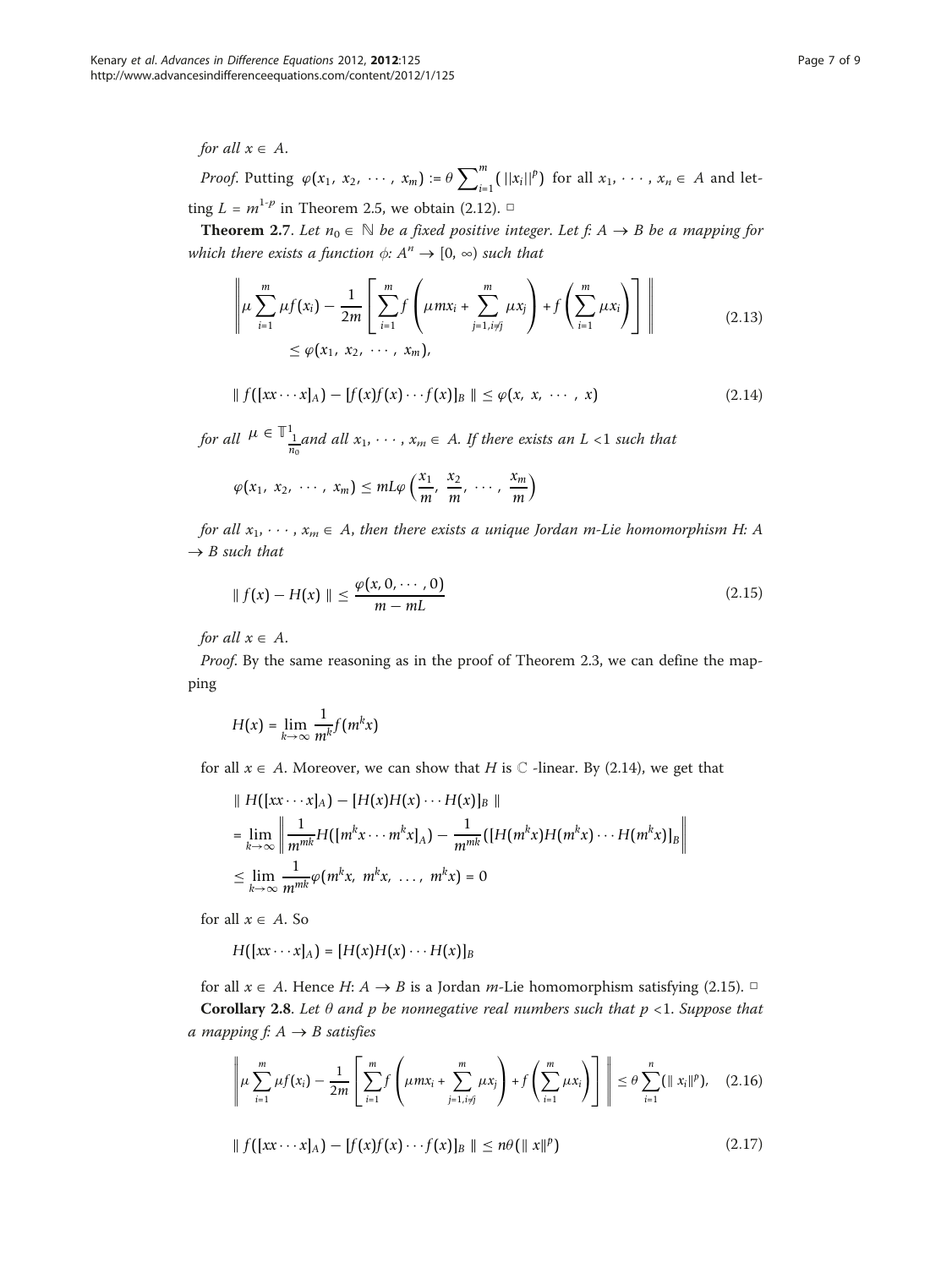<span id="page-7-0"></span>for all  $\mu \in \mathbb{I}_{\frac{1}{n_0}}^{1}$  and all  $x_1, \cdots, x_m \in A$ . Then there exists a unique Jordan m-Lie

homomorphism H:  $A \rightarrow B$  such that

$$
\|f(x)-H(x)\| \leq \frac{\theta \|x\|^p}{m-m^p}
$$

for all  $x \in A$ .

*Proof.* The proof follows from Theorem 2.7 by putting  $\varphi(x_1, x_2, \dots, x_m) := \theta \sum_{i=1}^m (||x_i||^p)$ for all  $x_1, \dots, x_m \in A$  and letting  $L = m^{p-1}$ .

Similarly, we have the following and we will omit the proof.

**Theorem 2.9.** Let f:  $A \rightarrow B$  be a mapping for which there exists a function  $\phi$ :  $A^m \rightarrow$ [0,  $\infty$ ) satisfying (2.13) and (2.14). If there exists an L <1 such that

$$
\varphi\left(\frac{x_1}{m},\frac{x_2}{m},\cdots,\frac{x_m}{m}\right)\leq \frac{L}{m}\varphi(x_1,x_2,\cdots,x_m)
$$

for all  $x_1, \dots, x_m \in A$ , then there exists a unique Jordan m-Lie homomorphism H:  $A \rightarrow B$ such that

$$
\|f(x)-H(x)\| \leq \frac{L\varphi(x,0,0,\cdots,0)}{m-mL}
$$

for all  $x \in A$ .

Corollary 2.10. Let  $\theta$  and p be nonnegative real numbers such that  $p > 1$ . Suppose that a mapping  $f: A \rightarrow B$  satisfies (2.16) and (2.17). Then there exists a unique Jordan  $m$ -Lie homomorphism H:  $A \rightarrow B$  such that

$$
|| f(x) - H(x)||_B \le \frac{\theta \, ||x||^p}{m^p - m}
$$
\n(2.18)

for all  $x \in A$ .

*Proof.* Putting  $\varphi(x_1, x_2, \dots, x_m) := \theta \sum_{i=1}^m (||x_i||^p)$  for all  $x_1, \dots, x_n \in A$  and letting  $L = m^{1-p}$  in Theorem 2.9, we obtain (2.18).

#### Author details

<sup>1</sup>Department of Mathematics, College of Sciences, Yasouj University, Yasouj 75914-353, Iran <sup>2</sup>Department of Mathematics, College of Sciences, Yasouj University, Yasouj 75914-353, Iran <sup>3</sup>Department of Mathematics, Semnan University, P. O. Box 35195-363, Semnan, Iran <sup>4</sup>Research Institute for Natural Sciences, Hanyang University, Seoul 133-791, Korea <sup>5</sup>Department of Mathematics, Hallym University, Chunchen 200-702, Korea

#### Authors' contributions

All authors conceived of the study, participated in its design and coordination, drafted the manuscript, participated in the sequence alignment, and read and approved the final manuscript.

#### Competing interests

The authors declare that they have no competing interests.

#### Received: 2 March 2012 Accepted: 24 July 2012 Published: 24 July 2012

#### References

- 1. Filippov, VT: n-Lie algebras. Sibirsk Mat Zh. 26, 126–140 (1985)
- 2. Nambu, Y: Generalized Hamiltonian dynamics. Phys Rev D. 7, 2405–2412 (1973). doi:10.1103/PhysRevD.7.2405
- 3. Filippov, VT: On n-Lie algebras of Jacobians. Sibirsk Mat Zh. 39, 660–669 (1998)
- Kasymov, SM: On the theory of n-Lie algebras. Algebra i Logika. 26, 277-297 (1987)
- 5. Kasymov, SM: On nil-elements and nil-subsets of n-Lie algebras. Sibirsk Mat Zh. 32, 77–80 (1991)